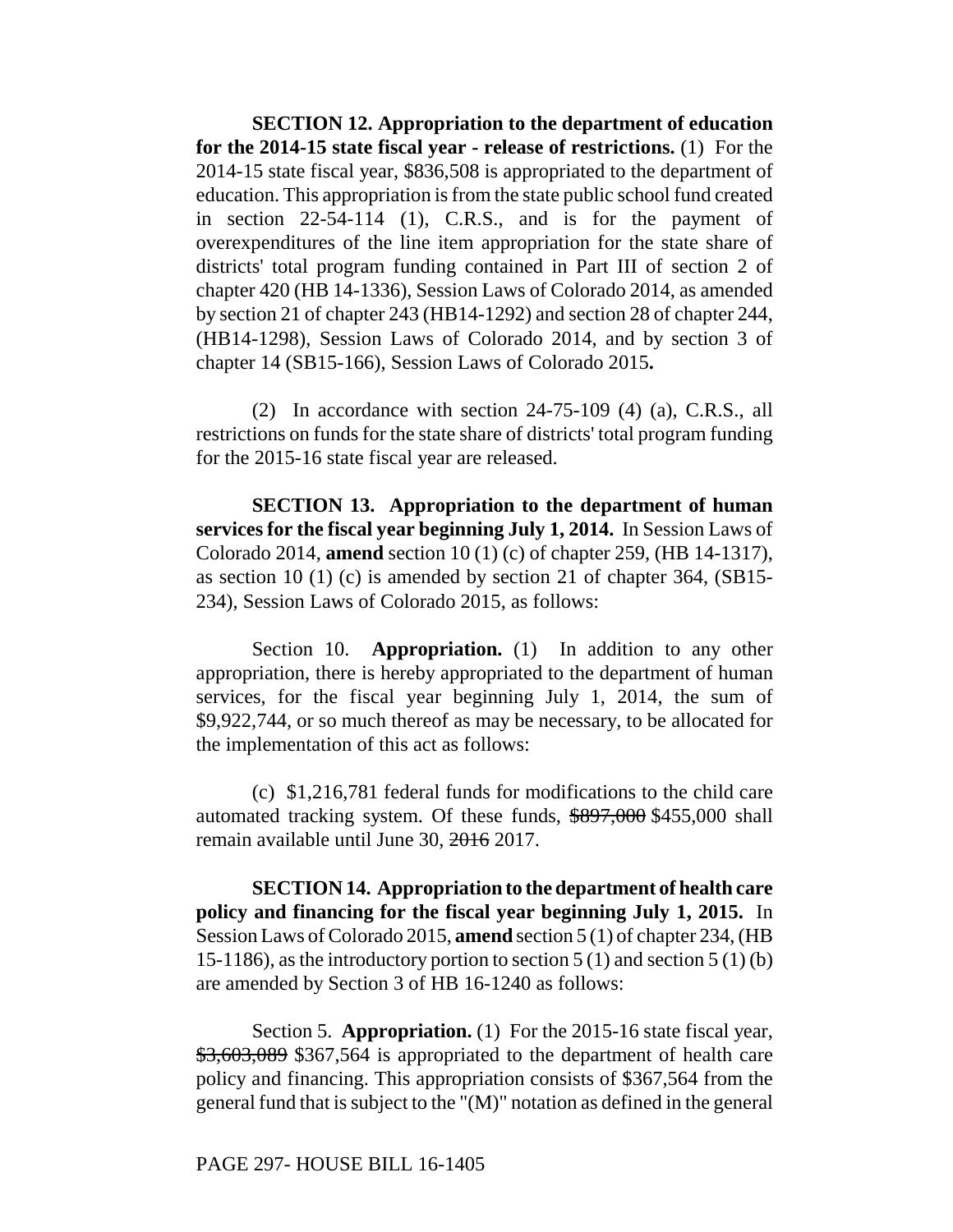appropriation act for the same fiscal year and \$3,235,525 from the Colorado autism treatment fund created in section 25.5-6-805 (1), C.R.S. YEAR. To implement this act, the department may use this appropriation for the expansion of the children with autism waiver program as follows:

(a) \$57,868 general fund for personal services related to general administration;

(b)  $\frac{$3,400,371}{4,600,371}$ , which consists of \$164,846 general fund and \$3,235,525 from the Colorado autism treatment fund created in section 25.5-6-805 (1), C.R.S., for medical services premiums; and

(c) \$144,850 general fund for behavioral health capitation payments related to behavioral health community programs.

**SECTION 15. Appropriation to the department of human services for the fiscal year beginning July 1, 2015.** In Session Laws of Colorado 2015, **amend** section 21 (5) of chapter 271, (HB 15-1367), as follows:

Section 21. **Appropriation.** (5) (a) For the 2015-16 state fiscal year, \$1,000,000 is appropriated to the youth mentoring services cash fund created in section 26-6.8-104 (6), C.R.S. This appropriation is from the proposition AA refund account in the general fund. The department of human services is responsible for the accounting related to this appropriation.

(b) For the 2015-16 state fiscal year, \$1,000,000 is appropriated to the department of human services. This appropriation is from reappropriated funds in the youth mentoring services cash fund under paragraph (a) of this subsection (5). The department may use the appropriation for the provision of youth mentoring services in accordance with section 26-6.8-104, C.R.S. ANY MONEY APPROPRIATED IN THIS SECTION NOT EXPENDED PRIOR TO JULY 1, 2016, IS FURTHER APPROPRIATED TO THE DEPARTMENT FOR THE 2016-17 STATE FISCAL YEAR FOR THE SAME PURPOSE.

**SECTION 16. Appropriation to the judicial department for the fiscal year beginning July 1, 2015.** In Session Laws of Colorado 2015, **amend** section 17 of chapter 264, (SB 15-204), as the introductory portion to section 17 (2) and section 17 (2) (c) are amended by section 2 of HB 16-1243, as follows: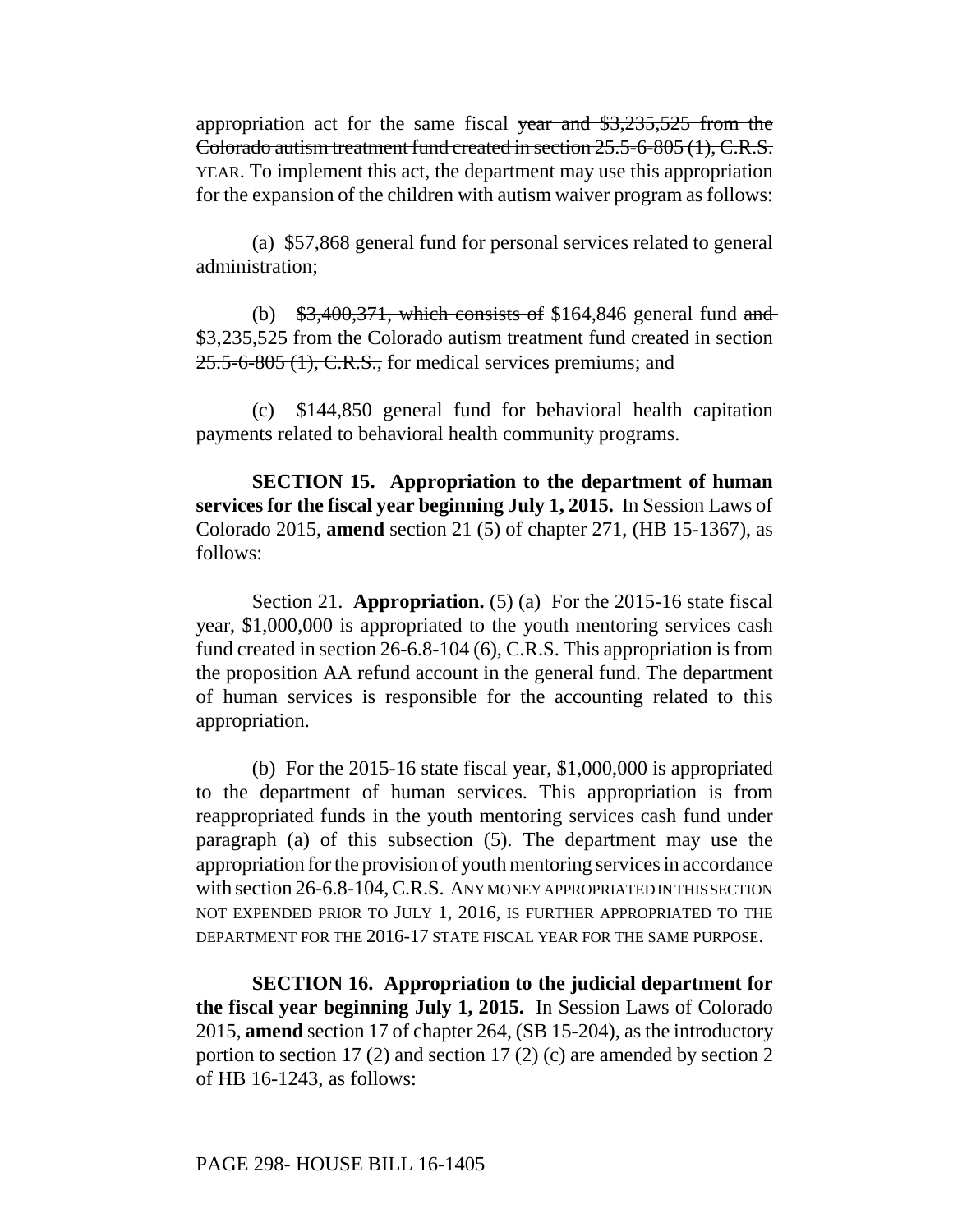Section 17. **Appropriation - adjustments to 2015 long bill.** (1) To implement this act, the general fund appropriation made in the annual general appropriation act for the 2015-16 state fiscal year to the department of human services for the child protection ombudsman is decreased by \$270,372.

(2) For the 2015-16 state fiscal year, \$372,653 \$551,624 is appropriated to the judicial department. This appropriation is from the general fund and is based on an assumption that the department will require an additional 2.2 FTE. To implement this act, the department may use this appropriation as follows:

(a) \$10,000 for general courts administration, which amount is based on an assumption that the department will require an additional 0.2 FTE;

(b) \$133,812 \$299,312 for courthouse capital and infrastructure maintenance; and

(c)  $\frac{$228,841}{$242,312}$  for the office of the child protection ombudsman, which amount is based on an assumption that the office will require an additional 2.0 FTE.

**SECTION 17. Appropriation to the department of public safety for the fiscal year beginning July 1, 2015.** In Session Laws of Colorado 2015, **amend** section 10 of chapter 199, (SB 15-014), as follows:

Section 10. **Appropriation.** For the 2015-16 state fiscal year, \$60,000 is appropriated to the department of public safety for use by the Colorado crime information center. This appropriation is from the marijuana tax cash fund created in section 39-28.8-501 (1), C.R.S. To implement this act, the department of public safety may use this appropriation for the collection of medical marijuana information. THIS AMOUNT SHALL REMAIN AVAILABLE UNTIL JUNE 30, 2017.